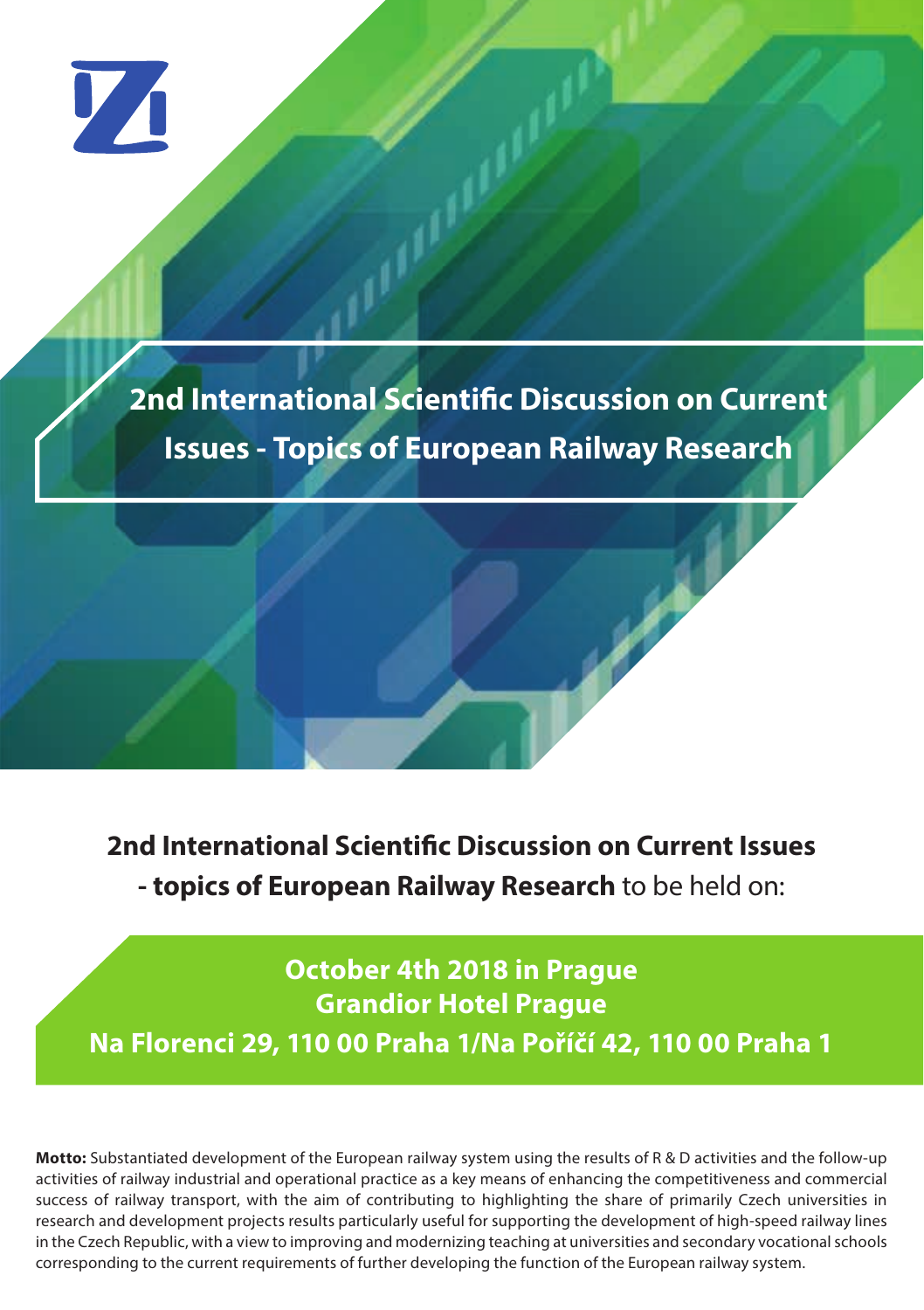# **Invitation to the 2nd International Scientific Discussion**

The Technology Platform "Interoperability of Railway Infrastructure" decided on the organization of the International Scientific Discussion and prepared the program of the

**2nd International Scientific Discussion on Current Issues - topics of European Railway Research** to be held on:

**Date:** October 4th 2018 in Prague **Location:** Grandior Hotel Prague, Na Florenci 29, 110 00 Praha 1/Na Poříčí 42, 110 00 Praha 1

The International Scientific Discussion negotiation language is English.

**Preparatory Committee:**  *prof. Ing. Ondřej Jiroušek, Ph.D., Ing. Jaroslav Grim, Ph.D., Ing. Ivo Malina, CSc.*

**Information:**  Email: sekretariat@sizi.cz

### **We look forward to meeting you at the 2nd ISD**

The 2nd International Scientific Discussion is co-financed by the European Regional Development Fund, OPEIC

Project: Interoperability - the innovative process of competitiveness of a sustainable rail system (CZ.01.1.02/0.0/0.0/15\_037/0007029)



EVROPSKÁ UNIE Evropský fond pro regionální rozvoj Operační program Podnikání a inovace pro konkurenceschopnost



**NÁRODNÍ TECHNOLOGICKÁ PLATFORMA Interoperabilita železniční infrastruktury CZECH TECHNOLOGY PLATFORM Interoperability of Railway Infrastructure**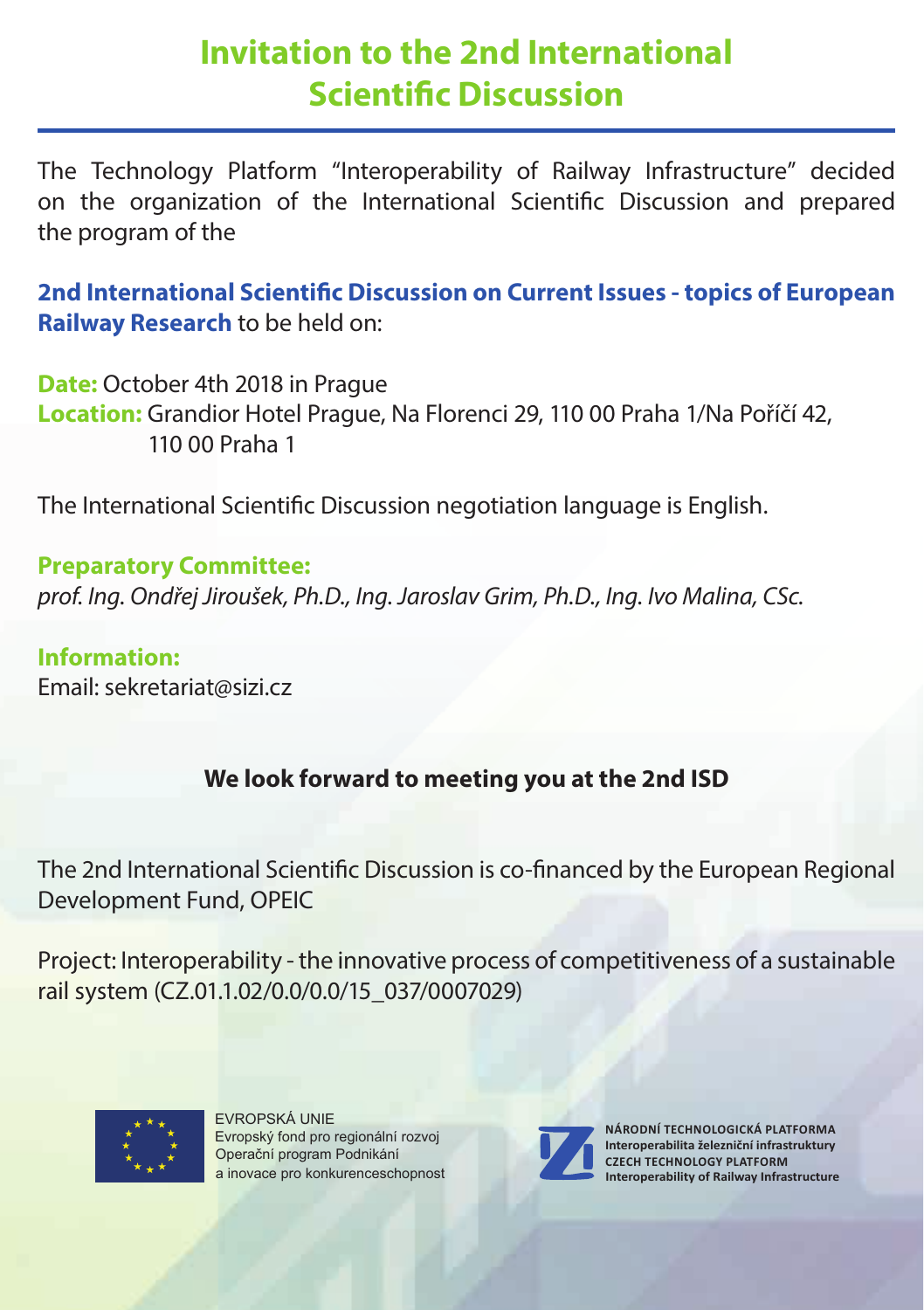# **Programme of the 2nd International Scientific Discussion (ISD)**

**9.00** - Registration of participants

**9.30** - Opening of the International Scientific Discussion prof. Ing. Ondřej Jiroušek, Ph.D. – Chairman of the Scientific Council of Technology  *Platform*

 According to the time schedule of the ISD, lunch break will be pre-arranged **at 12.30**

#### A. **Presentations of the Technology Platform representatives - organizers of the ISD**

Starting from **10 AM**

- 1. Characteristics of the professional equipment of Czech railway research and development represented by members of the Technology Platform - universities, research and project institutes and research and development departments of industrial members of the Technology Platform *doc. Ing. Otto Plášek, Ph.D. – Deputy Chairman of Technology Platform Management Board*
- 2. Development plans of Czech railway transport with prior research and development solutions required *prof. Ing. Ondřej Jiroušek, Ph.D. – Chairman of the Technology Platform*  **Scientific Board**
- B. **Presentations of foreign partners responding to the content of the statements of the Technology Platform representatives, but above all**  mentioning the main "European starting points" following the focus of  **the ISD**
- 1. The intentions and objectives of implementing the Single European railway area based on the EU market and technical regulatory framework and supported by the results of European railway research  *Ing. Libor Lochman, Ph.D. – Executive Director of CER*

#### **I. Discussion Block**

2. The role of the Shift2Rail Joint Undertaking in supporting and managing European rail research provided in line with the objectives of the "S2R Innovation Programs" under the European Horizon 2020 Program, including the idea of a follow-up "post-2020"

 *Dr. Carlo Borghini – Executive Director of the S2R Joint Undertaking*